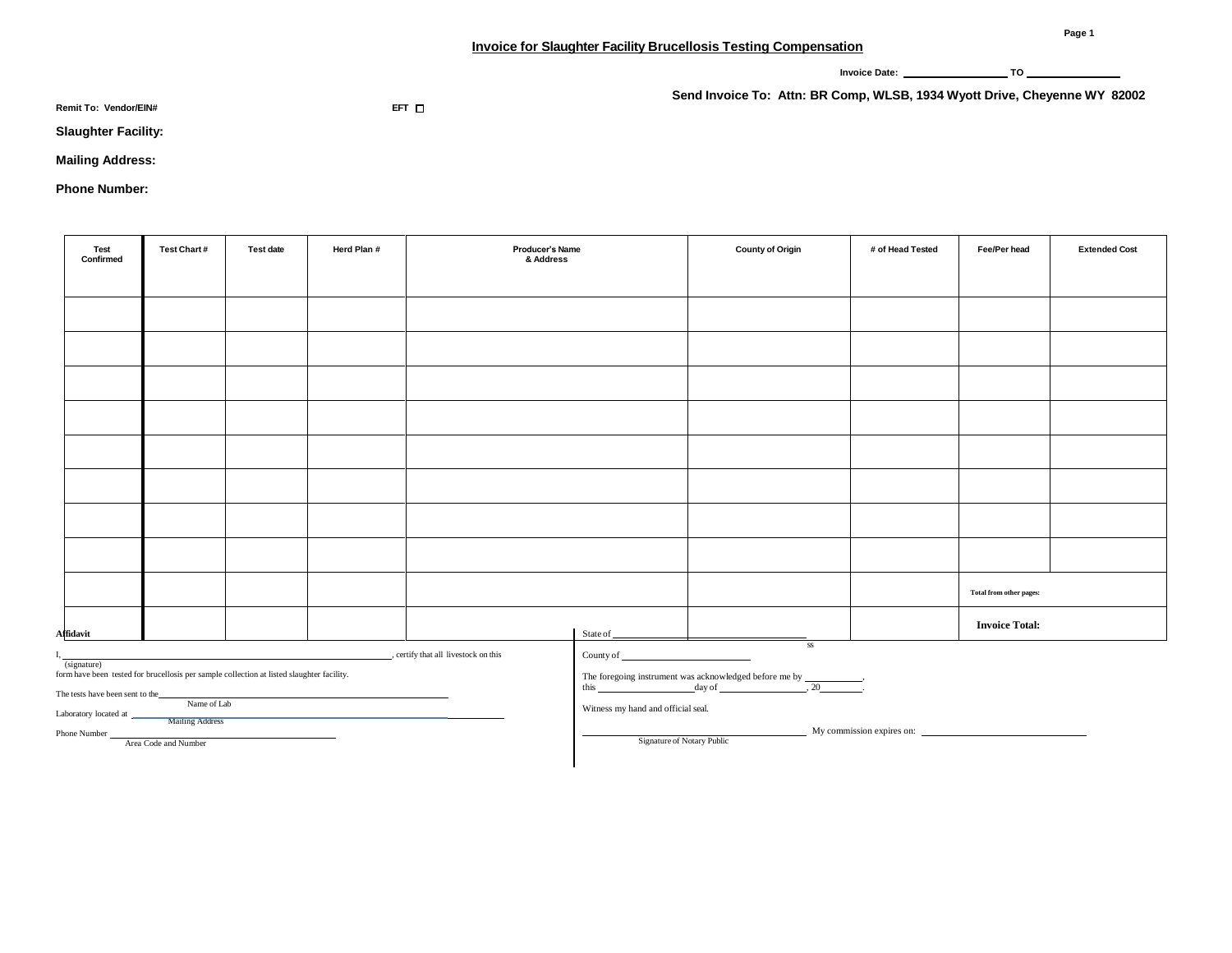## **Invoice for Slaughter Facility Brucellosis Testing Compensation**

| Test<br>Confirmed | Test Chart# | Test date | Herd Plan # | Producer's Name<br>& Address | <b>County of Origin</b> | # of Head Tested | Fee/Per head               | <b>Extended Cost</b> |
|-------------------|-------------|-----------|-------------|------------------------------|-------------------------|------------------|----------------------------|----------------------|
|                   |             |           |             |                              |                         |                  |                            |                      |
|                   |             |           |             |                              |                         |                  |                            |                      |
|                   |             |           |             |                              |                         |                  |                            |                      |
|                   |             |           |             |                              |                         |                  |                            |                      |
|                   |             |           |             |                              |                         |                  |                            |                      |
|                   |             |           |             |                              |                         |                  |                            |                      |
|                   |             |           |             |                              |                         |                  |                            |                      |
|                   |             |           |             |                              |                         |                  |                            |                      |
|                   |             |           |             |                              |                         |                  |                            |                      |
|                   |             |           |             |                              |                         |                  |                            |                      |
|                   |             |           |             |                              |                         |                  |                            |                      |
|                   |             |           |             |                              |                         |                  |                            |                      |
|                   |             |           |             |                              |                         |                  |                            |                      |
|                   |             |           |             |                              |                         |                  |                            |                      |
|                   |             |           |             |                              |                         |                  |                            |                      |
|                   |             |           |             |                              |                         |                  |                            |                      |
|                   |             |           |             |                              |                         |                  |                            |                      |
|                   |             |           |             |                              |                         |                  |                            |                      |
|                   |             |           |             |                              |                         |                  |                            |                      |
|                   |             |           |             |                              |                         |                  |                            |                      |
|                   |             |           |             |                              |                         |                  | <b>Total this</b><br>page: |                      |